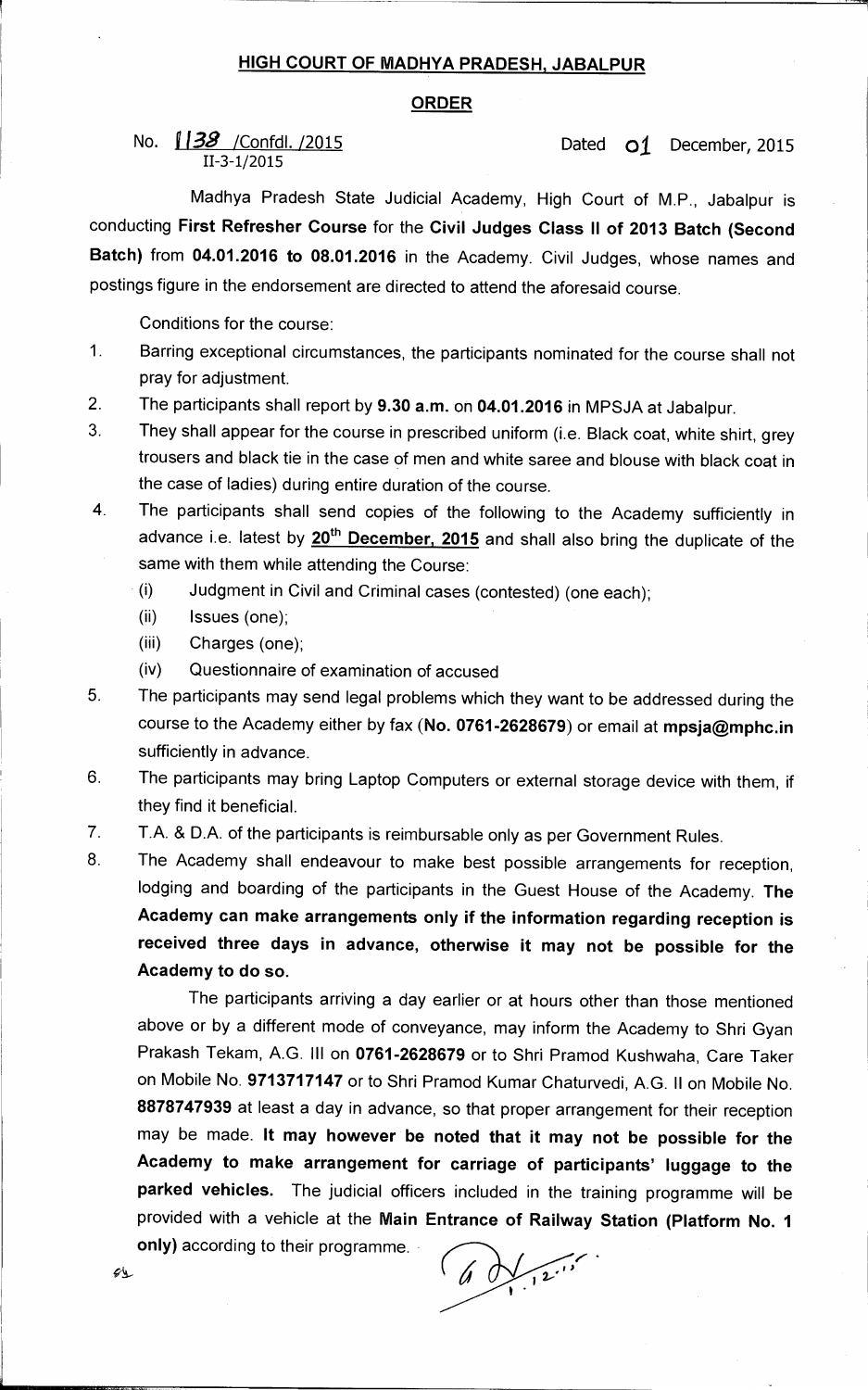9. The Guest House of the Academy is located on second and third floors of the building. At present the lift is not functional. The participants are, with prior intimation to the Academy, free to stay at the accommodation of their choice. In such a case the participants shall be entitled to T.A & D.A as per rules. However, it would not be possible

for the Academy to make arrangement for pick up from and drop back to such place.

- 10. The accommodation in the Guest House of the Academy shall be available to the participants only **from the preceding day of commencement of training and upto 10.00 a.m. on the succeeding day of the end of training.**
- 11. The participants shall be provided with tea, breakfast, lunch and dinner during their period of stay for the course, free of charge.

**BY ORDER OF HON'BLE THE CHIEF JUSTICE** 

**)P(VED PRAKASH) REGISTRAR GENERAL 5\*-** 

Endt. No. **1/39** / Confdl. /2015 **Dated 01** December, 2015 11-3-1/2015

Copy forwarded to:-

- 1 The Deputy Controller, Govt. Central Press, Arera Hills, Habibganj, Bhopal-6 for publication in the next issue of the M.P. Gazette,
- 2 The Principal Secretary, Govt. M.P. Law & Legislative Affairs Department, 1st Floor, Vindhyachal Bhawan, Bhopal, Pin 462 006, for information.
- 3 The Accountant General, (I), M.P. Gezetted Audit Department, Gwalior, for information.
- 4 The Accountant General, (II), Gwalior, for information.
- 5

1. Shri Sunit Aggrawal, AJ to I Civil Judge Class-II, Lahar, District Bhind

- 2. Smt. Vandana Tripathi, III AJ to I Civil Judge Class-II, Chhatarpur
- 3. Shri Vijay Kumar Pathak, I Civil Judge Class- II, Sabalgarh, District Morena
- 4. Shri Priyank Bhardwaj, III Civil Judge Class-II, Gwalior
- 5. Shri Varun Kumar Sharma, IV Civil Judge Class-II, Damoh
- 6. Smt. Rizvana Kauser, AJ to I Civil Judge Class-II, Rehli, District Sagar
- 7. Smt. Swapna Shree Singh, III Civil Judge Class-II, Mandla
- 8. Shri Amool Mandloi, I Civil Judge Class- II, Neemuch
- 9. Ku. Puneeta Chauhan, I AJ to I Civil Judge Class-II, Morena
- 10.Shri Parth Shankar Mishra, VIII Civil Judge Class-II, Rewa
- 11. Ku. Shweta Shrivastava, II Civil Judge Class-II, Jabalpur
- 12. Ku. Ruchi Goias, XII Civil Judge Class-II, Gwalior
- 13.Shri Tapan Dharga, Ill Civil Judge Class-II, Harda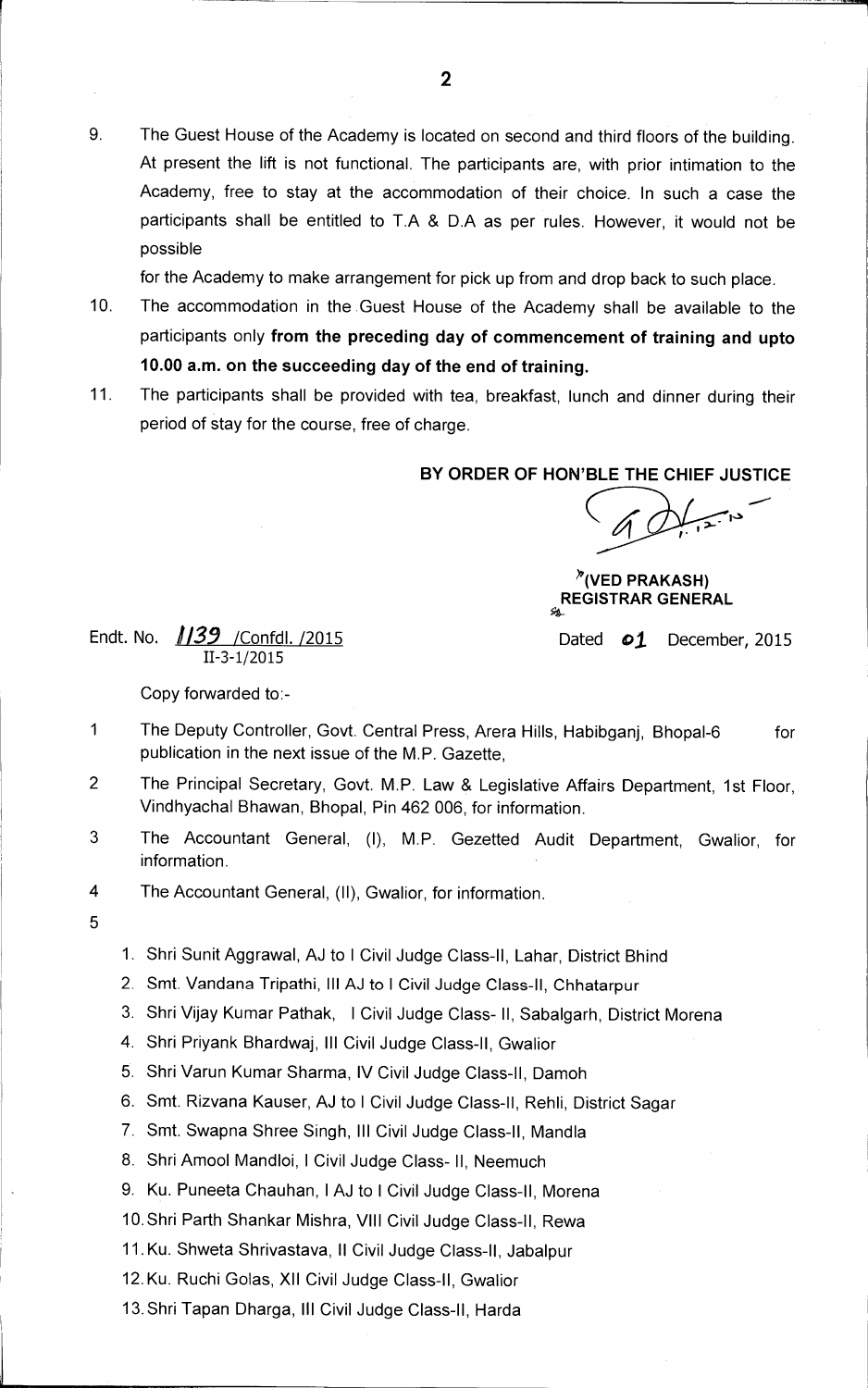14. Shri Dinesh Meena, I Civil Judge Class-II, Badnawar, District Dhar

- 15.Shri Jitendra Mehar, ll Civil Judge Class-II, Rajgarh
- 16. Ku. Harshinee Yadav, VIII Civil Judge Class-II, Satna
- 17.Shri Ravi Chouksey, II AJ to I Civil Judge Class-II, Harda
- 18.Shri Piyush Bhave, II Civil Judge Class-II, Bina, District Sagar
- 19.Shri Chandra Shekhar Rathore, ll Civil Judge Class-II, Biaora, District Rajgarh
- 20.Smt. Suruchi Rawat, V Civil Judge Class-II, Tikamgarh
- 21.Shri Satish Sharma, I Civil Judge Class-II, Laundi, District Chhatarpur
- 22. Smt. Ritu Shree Gupta, V AJ to I Civil Judge Class-II, Dhar
- 23.Shri Vishnu Prasad Solanki, Civil Judge Class-II, Sailana, District Ratlam
- 24.Smt Sanghpriya Bhadrasen, IV Civil Judge Class-II, Ashoknagar
- 25.Shri Narendra Kumar Bhandari, AJ to **I** Civil Judge Class- II, Sarangpur, District Rajgarh
- 26.Shri Rajendra Kumar Ahirwar, I AJ to I Civil Judge Class-II, Sidhi
- 27.Ku. Vandna Malviya, II Civil Judge Class-II, Maheshwar, District Mandleshwar
- 28. Ku. Sanchita Bhadkaria, III Civil Judge Class-II, Bhopal
- 29.Shri Dharam Kumar, AJ to I Civil Judge Class- II, Ashta, District Sehore
- 30.Shri Dwarka Prasad Sutrakar, VII Civil Judge Class-II, Jabalpur
- 31.Smt. Poonam Damecha, Ill AJ to I Civil Judge Class-II, Dewas
- 32. Ku. Laxmi Waskle, I Civil Judge Class-II, Khargone, District Mandleshwar
- 33. Ku. Viksita Markam, ll Civil Judge Class-II, Dewas
- 34.Shri Bude Singh Solanki, Civil Judge Class-II, Kurwai, District Vidisha
- 35. Ku. Urmila Chouhan, XII Civil Judge Class-II, Indore
- 36.Smt. Rupali Uikey, I Civil Judge Class-II, Dindori
- 37.Shri Dashrath Singh Bhide, ll Civil Judge Class-II, Nasrullaganj, District Sehore
- 38.Smt. Sunita Taram, I Civil Judge Class-II, Lakhnadon District Seoni
- 39.Shri Mahendra Singh Rawat, Civil Judge Class-II, Thandla, District Jhabua
- 40.Shri Vikram Singh Dawar, XIV Civil Judge Class-II, Indore
- 41.Shri Sachin Kumar Jadhav, AJ to I Civil Judge Class-II, Mhow, District Indore
- 42. Ku. Sangeeta Dawar, IV Civil Judge Class-II, Khandwa
- 43.Shri Dharmendra Khandayat, Ill Civil Judge Class-II, Chhindwara
- 44. Ku. Usha Uikey, IV Civil Judge Class-II, Betul
- 45.Smt. Divya Singh, **I** Civil Judge Class- II, Balaghat
- 46. Ku. Renu Khes, II Civil Judge Class-II, Raisen
- 47.Shri Surypal Singh Rathore, **I** AJ to **I** Civil Judge Class-II, Ratlam

For information and compliance with a direction to all the participants that they should compulsorily appear **at M.P.S.J.A. Building at Jabalpur** on aforesaid date and time as mentioned in order.

- 6. The District & Sessions Judge, Bhind/ Chhatarpur/ Morena/ Gwalior/ Damoh/ Sagan/ Mandla/ Neemuch/ Rewa/ Jabalpur/ Harda/ Dhar/ Rajgarh/ Satna/ Tikamgarh/ Ratlam/ Ashoknagar/ Sidhi/ Mandleshwar/ Bhopal/ Sehore/ Dewas/ Vidisha/ Indore/ Dindori/
	- Seoni/ Jhabua/ Khandwa/ Chhindwara/ Betul/ Balaghat/ Raisen for information and